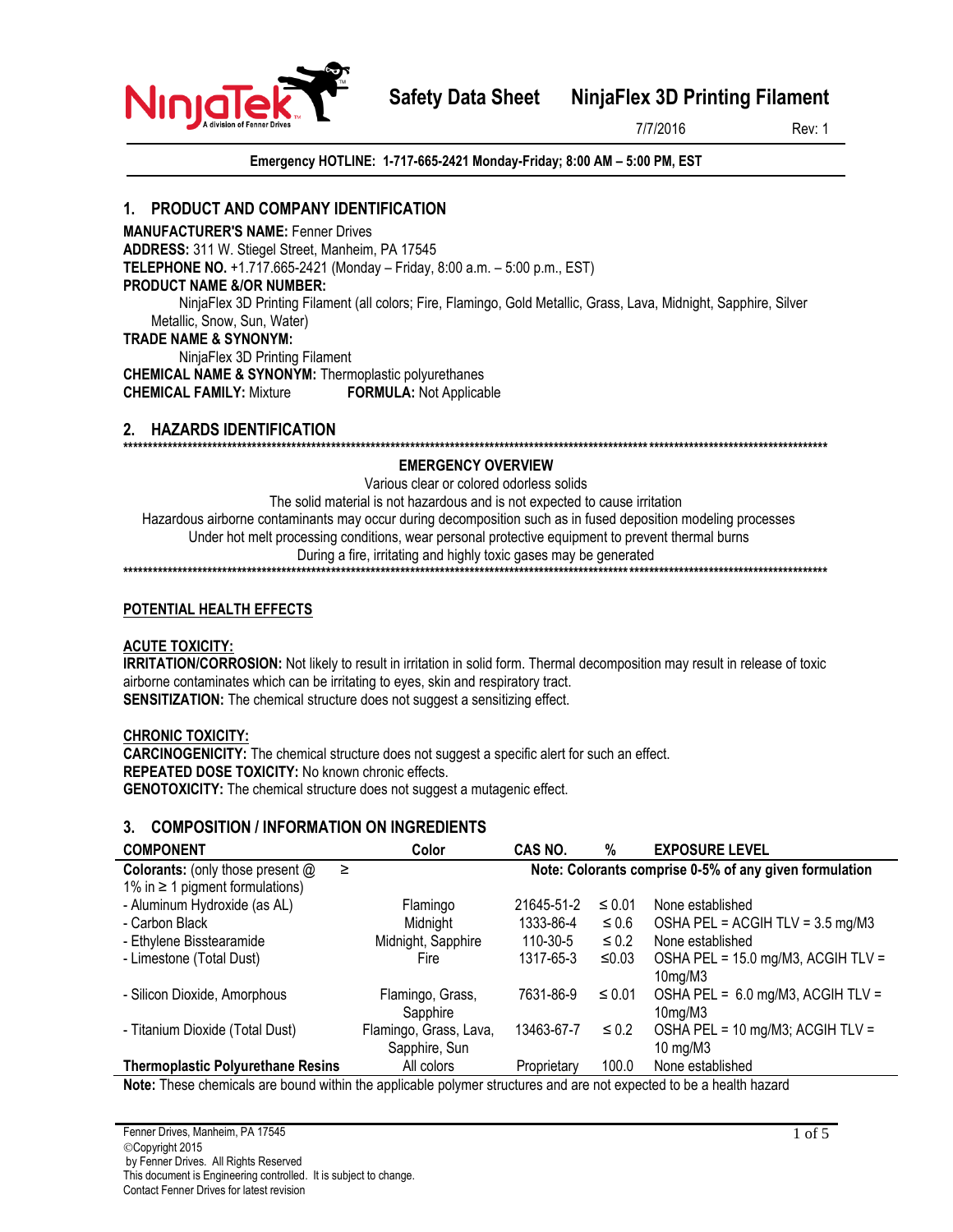

#### **FIRST AID MEASURES**

**INGESTION**: Rinse mouth and then drink plenty of water. Do not induce vomiting. Never induce vomiting or give anything by mouth if the victim is unconscious or having convulsions. Immediate medical attention required.

**SKIN:** Solid material is not expected to pose a hazard in normal use, however skin contact with hot molten substance/product may cause thermal burns.

**EYES:** Fumes or vapors may cause slight irritation during fused deposition modeling process.

**INHALATION:** Not likely to result in irritation in solid form. Thermal decomposition may result in release of toxic airborne contaminants. Remove exposed individual to fresh air and keep the person calm. Assist in breathing if necessary. Immediate medical attention required

**NOTES TO PHYSICIAN:** No specific antidote. Use supportive care. Treatment based on physician's judgment in response to patient's reactions.

## **4. FIRE FIGHTING MEASURES**

**AUTOIGNITION**: >400°C

**EXTINGUISHING MEDIA**: water, foam, dry extinguishing media, carbon dioxide. **FIREFIGHTING HAZARDS:** carbon monoxide, carbon dioxide, hydrogen cyanide, nitrogen oxides, isocyanate. The substances/groups of substances mentioned can be released in case of fire. **FIRE-FIGHTING EQUIPMENT**: Use self-contained breathing apparatus.

**FUTHER INFORMATION:** Dispose of fire debris and contaminated extinguishing water in accordance with official regulations.

## **5. ACCIDENTAL RELEASE MEASURES**

Normal housekeeping or clean-up to avoid tripping hazard. Keep from entering sewers, lakes or streams. Industrial waste incineration is the recommended method of disposal, to be performed in accordance with Federal, State and local regulations.

## **6. HANDLING AND STORAGE**

**HANDLING** 

**GENERAL ADVICE:** Provide suitable exhaust ventilation in the area surrounding the melt outlet of fused deposition modeling printer.

**SPECIAL PRECAUTIONS:** Wear gloves when handling hot material.

STORAGE:

**GENERAL ADVICE**: Store in original containers at ambient environmental conditions. Segregate from foods and animal feeds.

## **7. EXPOSURE CONTROLS / PERSONAL PROTECTION**

**VENTILATION:** During fused deposition modeling operations, use with ventilation adequate to reduce levels of air contaminants below that which may cause personal injury or illness. Local exhaust ventilation that removes air contaminants from the breathing zone is preferred. General, mechanical, or dilution ventilation may be suitable.

**RESPIRATORY PROTECTION**: Wear a NIOSH-certified (or equivalent) organic vapor respirator as needed.

**SKIN PROTECTION:** Wear gloves when handling hot materials.

**EYE/FACE PROTECTION:** Wear splash goggles to protect from hot molten substance/product.

**GENERAL**: Wear protective clothing to prevent contact during hot melt conditions. When using, do not eat, drink or smoke. After use wash hands with soap and water.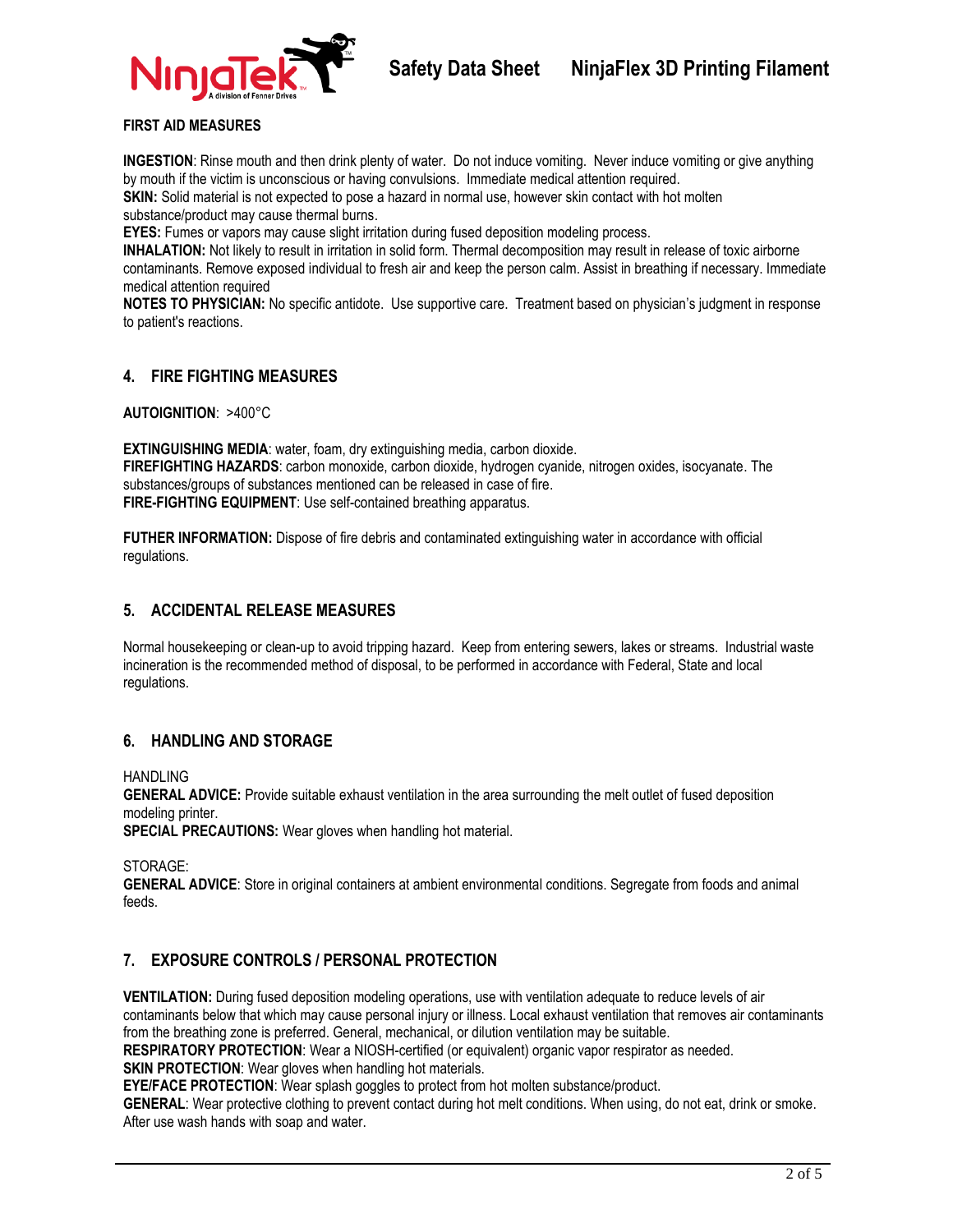

## **9. PHYSICAL AND CHEMICAL PROPERTIES<sup>+</sup>**

FORM: Filament, Solid Solid Solid SoftEning TEMPERATURE: >120°C ODOR: Odorless DENSITY: Approx. 1.2 g/cm<sup>3</sup> (20°C) COLOR: Various (Red, White, Green, Yellow, Black) pH: Not applicable Specific Gravity  $(H<sub>2</sub>O=1)$ : 1.1 - 1.3

BULK DENSITY: 500-700 kg/m<sup>3</sup> (20°C) PARTITIONING COEFFICIENT n-OCTANOL/WATER (log Pow): Not applicable

# **10. STABILITY AND REACTIVITY**

**HAZARDOUS DECOMPOSITION PRODUCTS**: Thermal decomposition or combustion may liberate carbon monoxide, carbon dioxide, and other toxic gases and vapors. May also include isocyanates and small amount of hydrogen cyanide. **THERMAL DECOMPOSITION**: No decomposition if stored and handled as prescribed/indicated. Thermal decomposition above the indicated temperature is possible ( > 230 °C). Prolonged thermal loading can result in products of degradation being given off. Evaluation of gaseous emissions proves safe printing up to 240 °C in a well ventilated area. **CONDITIONS TO AVOID**: No conditions known that should be avoided.

**INCOMPATIBLE MATERIALS:** No substances known that should be avoided.

**POSSIBILITY OF HAZARDOUS REACTIONS:** The product is chemically stable. No hazardous reactions if stored and handled as prescribed/indicated.

**CORROSION to METALS**: No corrosion effect on metal.

## **11. TOXICOLOGICAL INFORMATION**

**ACUTE TOXICITY: Oral** TYPE OF VALUE: LD50 SPECIES: Rat VALUE: >5000 mg/kg

## **12. ECOLOGICAL INFORMATION**

**DEGRADABILITY/PERSISTENCE BIOLOGICAL/ABIOLOGICAL DEGRADATIONEVALUATION:** Poorly biodegradable

## **13. DISPOSAL CONSIDERATIONS**

#### **Waste disposal of substance:**

Incinerate in a licensed facility. Do not discharge substance/product into sewer system. Dispose of in a licensed facility.

#### **Container disposal:**

Dispose of in accordance with national, state and local regulations.

#### **14. TRANSPORT INFORMATION**

**U.S. Department of Transportation (US DOT):** Not classified as a dangerous good under transportation regulations. **International Air Transport Association (IATA/ICAD):** Not classified as a dangerous good under transportation regulations.

**International Maritime Dangerous Goods (IMDG):** Not classified as a dangerous good under transportation regulations.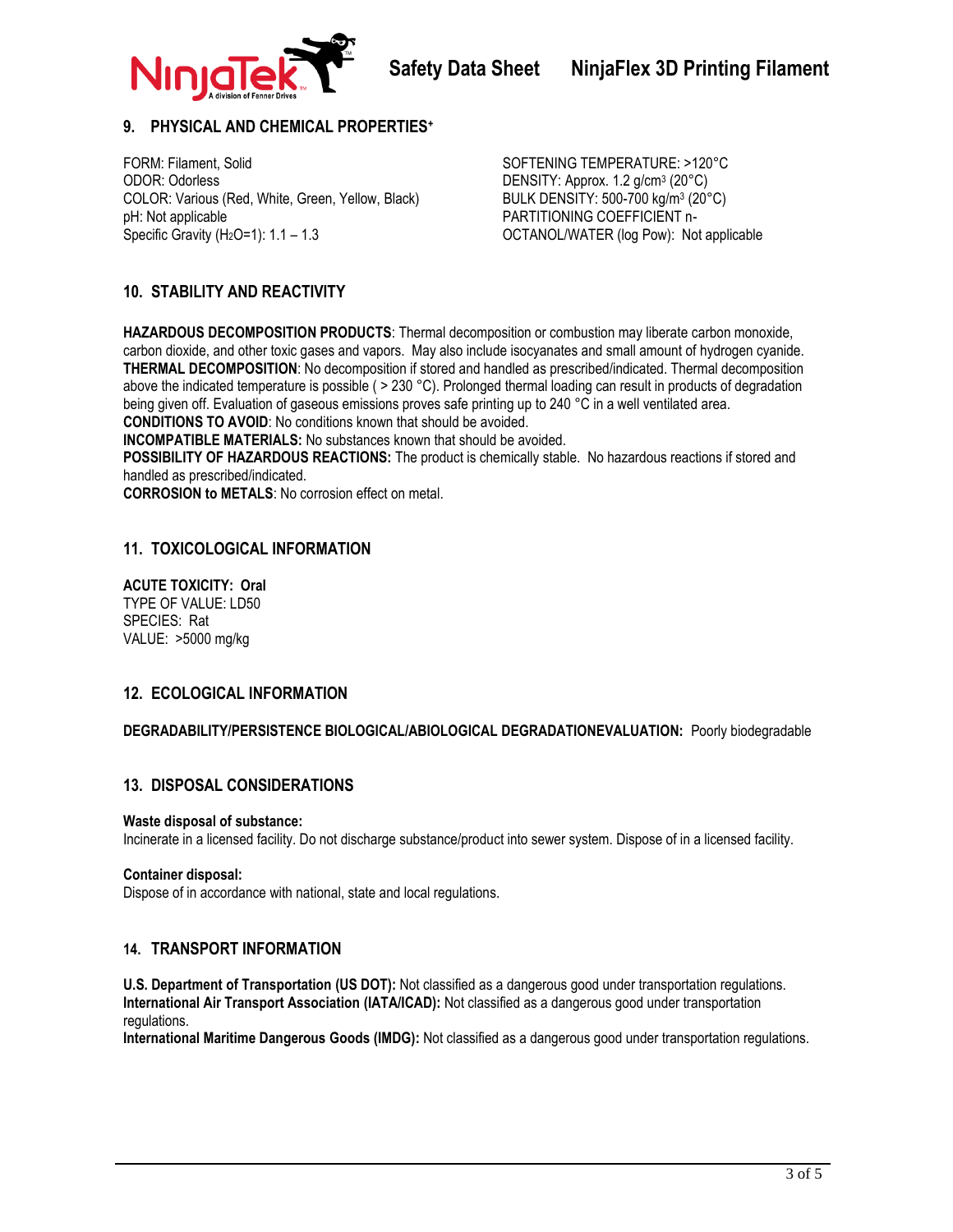

## **15. REGULATORY INFORMATION**

**TSCA (Toxic Substances Control Act):** All components of this material appear on the Inventory of Chemical Substances published by the US Environmental Protection Agency (EPA) under the authority of the Toxic Substance Control Act (TSCA).

**OSHA HAZARD CATEGORY:** Chronic target organ effects reported.

#### **SARA Title III (Superfund Amendments & Reauthorization Act):**

**311/312 Hazard Categories** (for the compounded products)**:** Acute – No. Chronic – Yes. Fire – No. Reactive – No. Pressure – No.

**313 Reportable Ingredients:** As of the preparation date of this SDS, one or more of the ingredients in one or more of these products contained substances subject to the reporting requirements of Section 313 of the Emergency Planning and Community Right-to-Know Act of 1986 and of 40 CFR 372. This information must be included in all SDSs that are copied and distributed for this material. **NONE**

**CERCLA (Comprehensive Response Compensation and Liability Act):** Not Reportable. Contact local authorities to determine if there may be other local reporting requirements.

**WHMIS (Workplace Hazardous Materials Identification System):** This SDS has been prepared to meet WHMIS requirements except for use of the 16 headings.

Midnight: Carbon Black – D2A Flamingo, Grass, Lava, Sapphire, Sun: Titanium Dioxide – D2B

**EINECS:** All components of this product are on the European Inventory of Existing Commercial Chemical Substances. **NEHAPS (National Environmental Health Action Plans):** Contains no regulated substances. **EU CLASSIFICATION AND LABELING INFORMATION:** Not applicable. **EU Risk Phrases:** Not applicable. **EU Safety Phrases:** Not applicable. **VOLATILE ORGANIC COMPOUNDS (VOC):** Not applicable.

#### **STATE RIGHT-TO-KNOW REQUIREMENTS:**

| <b>Chemical Name:</b>            | NinjaFlex Color | State(s)                   |             |  |  |
|----------------------------------|-----------------|----------------------------|-------------|--|--|
| Acrylonitrile                    | Sapphire        | CA, MA, MI, MN, NJ, PA, WA | $< 100$ ppm |  |  |
| $PCBs \leq 25$ ppm)              | Sapphire        | CА                         |             |  |  |
| Polyurethane Polyester Elastomer | All colors      | NJ. PA                     |             |  |  |
|                                  |                 |                            |             |  |  |

**Note:** These chemicals are bound within the applicable polymer structures and are not expected to be a health hazard.

**HMIS® HAZARD CLASSIFICATION:** Health: 1 Fire: 0 Reactivity: 0 **NFPA HAZARD CLASSIFICATION:** Health: 1 Fire: 0 Reactivity: 0

NFPA and HMIS use a numbering scale ranging from 0-4 to indicate the degree of hazard. A value of zero means that the substance possesses essentially no hazard: a rating of four indicates extreme danger. Although similar, the tow rating systems are intended for different purposes, and use different criteria. The NFPA system was developed to provide an onthe-spot alert to the hazards of a material, and their severity, to emergency responders. The HMIS system was designed to communicate workplace hazard information to employees who handle hazardous chemicals.